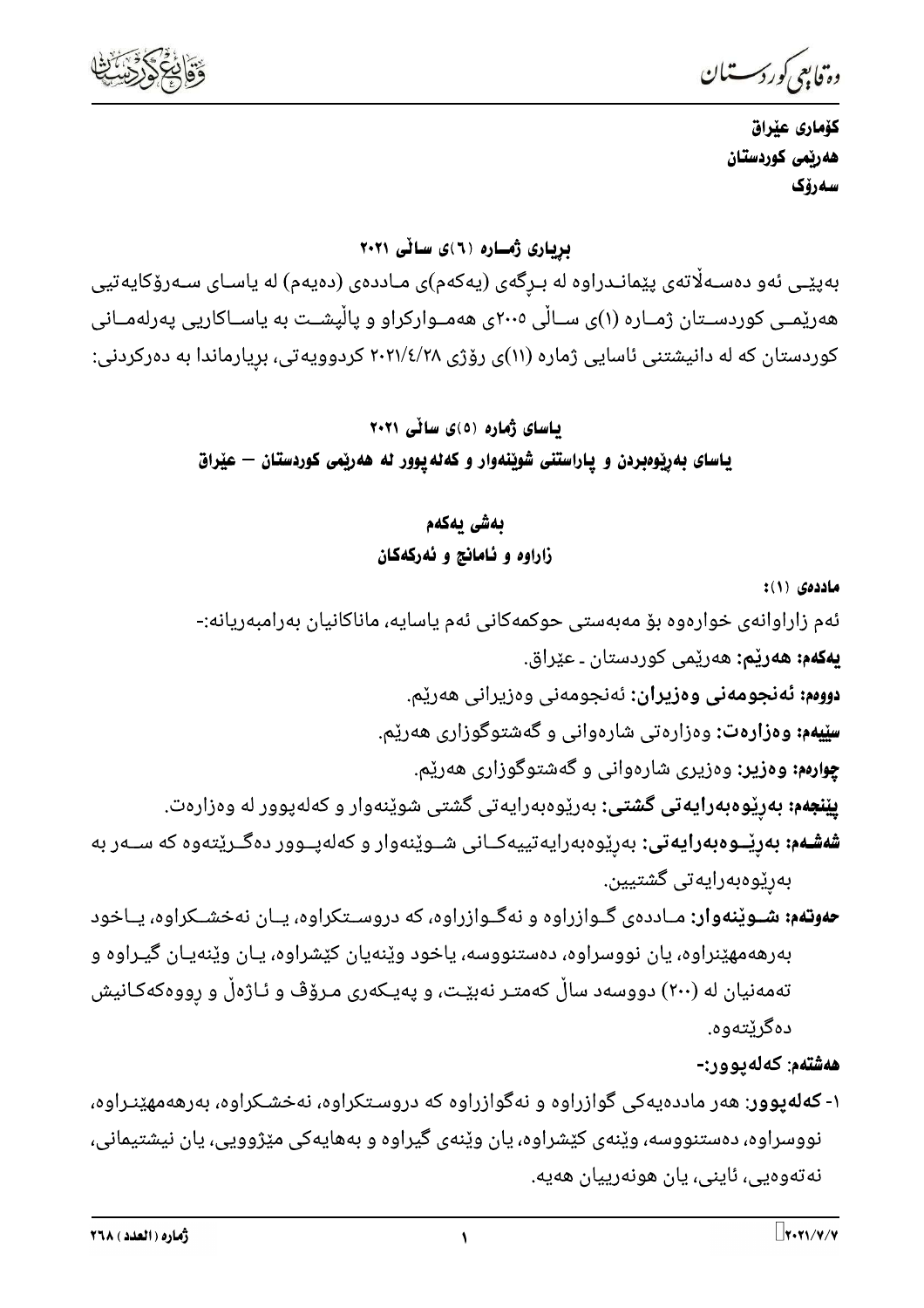دە فابىي كوردسىتىان

- ۲- هەر مــاددەيەكى گــوازراوە يــان نەگــوازراوەی كەلەيــووری، كە لە خــالّى (۱)ى ســەرەوە ئامــاژەی پێکراوه، هەرکات تەمەنی لە (١٠٠) سەد سالْ زياتر بێت، و گرنگييەکی تايبەتی مێژوويی، هـونەری، یــان بیناســازی هەبێــت و، لەلایەن لیــژنەی هــونەرییەوه بە راپــۆرتێکی زانســتی بەرزبکــرێتەوه، بەرەزامەندى وەزير بە شوێنەوار تۆماردەكرێ.
- **نـۆيەم: شـوێن و نـاوچەی مێژوویــ**ی: ئەو شـوێنەیە کە جێگـایەک بـووه بـۆ رووداوێکـی مێژوویـی، نهتهوهیی و نیشتمانی گرنگ، یان بایهخێکی مێژوویی یێدراوه.
- **دهیهم: یارچه و شوێنی سروشتی**: ئهو پارچه و شوێنه سروشتییانه لهخۆدهگرێت که مرۆڤ دروستی نهکـــردوون ، بهڵام پهیوهنــــدی به زانســــتی شــــوێنهوار و کهلهپــــوورهوه ههیه ، له بــــواری بــابه ته بــایۆلۆجی و جیۆلۆجیهکــان، وهک شــوێنی سروشــتی و ئهشــکهوته دهگمهنهکــان و پهنــاگه و بهبهردبووهکــان و شــوێنی (ســتالاکتایت) و (ســتالاکمایت) و رهژوو و پاشــماوهی رووهکــی و ئــاژەڵی، ئەگەر گرنگییەکــی تــایبەتی مێژوویــی، یــان هــونەری هەبێــت، به بڕیــاری وەزیـر لەسـەر پێشـنیاری لیـژنەی هـونەری و بەراپـۆرتی زانسـتی، به شـوێنەوار یـان کەلەپـوور تۆماردەكرىّ.
- **یـازدهیهم: شوێن و ناوچهی یـارێزراوی شـوێنهواری یـان کهلهیـووری**: سـهرجهم ئهو شـوێن و نـاوچه شـوێنهواری و کهلهپوورییـانه دهگـرێتهوه، که سـنورێکی دیارکراویـان ههیه و مهبهسـت لێـی پاراستنی سیما رەسەنەکەیانە، وەک سامان و کەلەپووری٘کی نیشتمانیی، و چەندین جـۆر بینـا و هونهری بیناسازی ههمهرهنگ له خۆدهگریْت، وهک (شار، شارۆچکه، گوند، گهرهك، شـهقام، گـرد، قەلّا، شوێنە ئاينييەكان، ئەشـكەوت و گۆرسـتانە كۆنەكـان) كە لەلايەن ليـژنەى ھـونەرييەوە بە راپۆرتێکی زانسـتی بهرزدهکـرێتهوه و به بریـاری وهزیـر به شـوێن و نـاوچهی شـوێنهواری یـان کەلەيوورى يارێزارو تۆماردەکرێ.

**دوازدهیهم: شوێنهوارناس**: ههر کهسێک ههڵگری بروانامهی بهکالۆریۆس بێت له زانستی شوێنهواردا. **سێزدهیهم: لایهنی یهیوهندیدار**: ئهو وهزارهت و لایهنه حکومییانه دهگریتهوه که راسیێردراون بهکاری یاراستنی شوێنهوار و کهلهیوور.

- **چِو<sub>ا</sub>ردهیهم: لیژنهی هونهری**: لێژنهیهکه له کهسانی پسـپۆرٍ له بـواری شوێنهوارناسـی و بوارهکـانی تـری پەيوەنديــدار بە شــوێنەوار پێکــدێت، و پێکهـاتەکەی لەلايەن وەزيــرەوە بە رێنمـاييەک ديــاری دەكرٽت.
- **پــازدەیەم: کــاری شــوێنەواری و کەلەپــووری**: کــاری گەران، رووپێــویی، هەڵکــۆڵین و نــۆژەنکردن بە ئامانجی دۆزینەوەی شوێنەواریی گوازراوه و نەگوازراوە، چ لەسەر زەوی بن، یـان لەژێـر زەوی یان له ژێر ئاو و پاراستنیان، دهگریتهوه.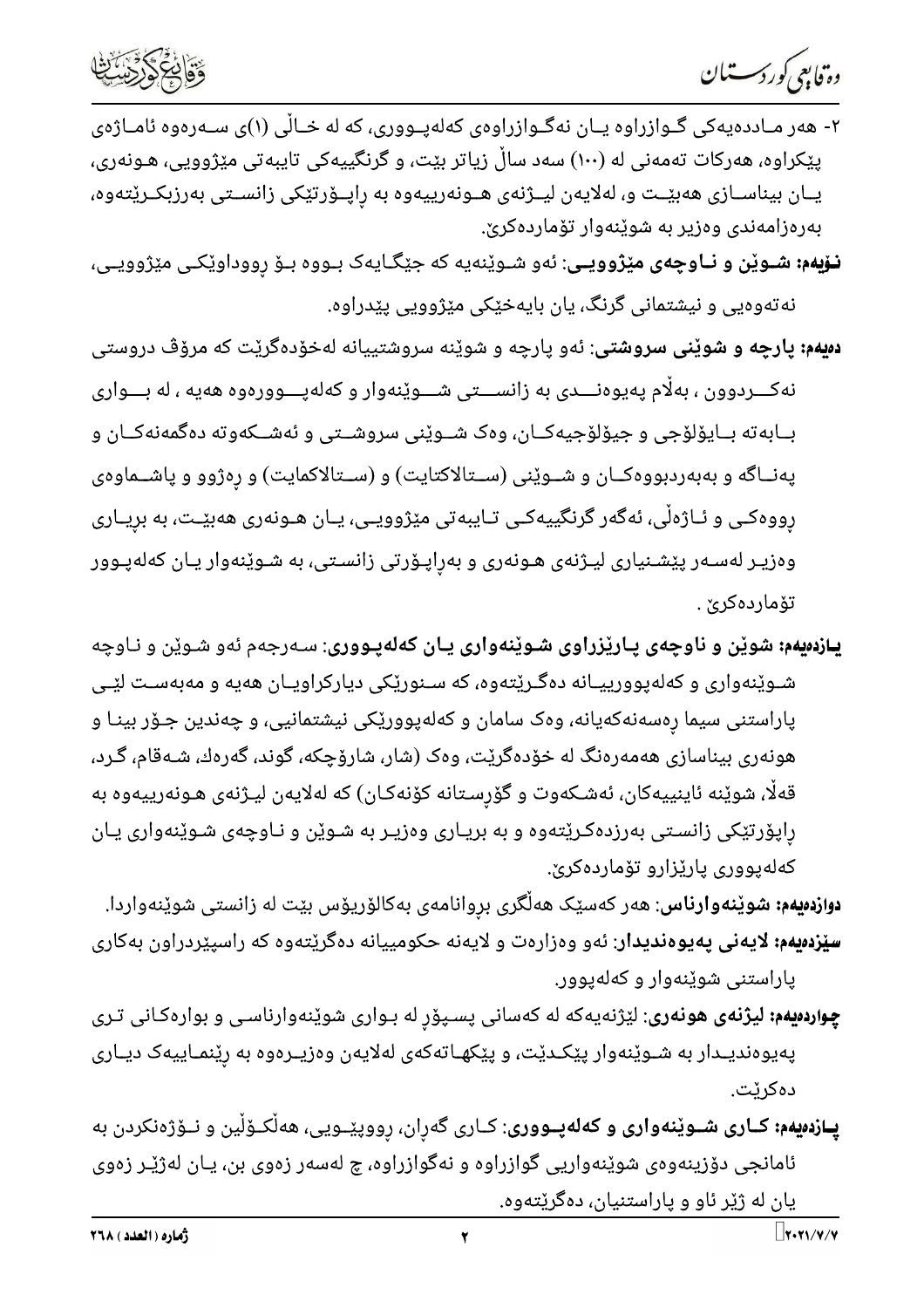

دە فابىي كوردسىتىان

ماددەي (٢):

حوکمهکانی ئەم ياسايە، بەسەر ھەر شوێنەوار يان کەلەيورێکدا جێبەجێ دەکرێت کە ئەم مەرجانەي تێدا بێت:-

**یهکهم:** ئەگەر بەرھەمـی شارسـتانی گەلـی کوردسـتان یـان میزۆپۆتامیـا و شارسـتانیەتە یەک لەدوای یەکەکانی ئەم ناوچەیە بێت، لەسەر خاکی کوردستان بەرھەم ھاتبێت یان روویدابێت.

<mark>دووم</mark>: ئەگەر بەھايەكى شوێنەواریى یان ھونەریى یان گرنگییەكى مێژوویى ھەبێت، و یەكێک بێت لە دەرئەنجامەكانى شارستانيەتى گەلى كوردستان، و لەسەر خاكى كوردستان ئەنجامدرابێت.

**سێیەم:** ئەگەر شوێنەوار یان کەلەپوور لەسەر خاکی کوردستان بەرھەم ھاتبێت یـان گەشـەی کردبێـت يان پەيوەندى بە مێژووى مرۆۋايەتييەوە ھەبێت.

 $:(\tau)$  ماددهی

ئامانجەكانى ئەم ياسايە:-

**یهکهم:** بهڕێوەبردن، پاراستن، نۆژەنکردنەوەی شـوێنەوار و کەلەپـوور و مێـژووی شارسـتانیی هەرێـم، ناساندنی به هاونیشتیمانیان و کۆمەڵگای نێودەوڵەتی.

**دووم:** تۆمارکردن و رووپێویکردن و هەڵکۆڵینی شوێن و ناوچەی شوێنەواریی و کەلەپووریی.

**سێیهم:** بڵاوکردنهوهی رۆشنبیری، و بهرزکردنهوهی ئاستی هۆشیاری و رێکخستنی چاڵاکی زانسـتی بـۆ

یاراستنی شوینهوار و کهلهیوور.

**چوارهم:** نمایشکردنی پارچهی شوێنهواریی و کهلهپووریی له مۆزەخانهکان بۆ ناساندن و به گەشتیاری

کردنی، وهک میراتیّکی رۆشنبیری و ناسنامهیهکی گرنگی نیشتمانی.

**ییّنجهم:** ریّگریکردن له بازرگانی و بهقاچاخ بردنی شویّنهوار و کهلهپوور.

ماددهى (٤)

ئەركەكانى بەرێوەبەرايەتى گشتى:-

**یهکهم:** دیاریکردن و دهستنیشانکردنی شوێن و ناوچهی شوێنهواریی و کهلهپووریی و مێژوویی. **دووم:** گەران و رووپێـوی و هەڵکـۆڵین به دوای شـوێنەوار و کەلەپـووردا له سەرتاسـەری هەرێـم، بە

بهکارهێنـانی نـوێترین ئـامێری زانسـتی و هـونهری گونجـاو و پهیرهوکـراو له بـواری زانسـتی شوێنەواردا.

**سێیهم:** نۆژەنکردنەوەی شوێنەوار و کەلەپوور و شوێنە مێژووییەکـان و پاراسـتنیان لە زیـانلێکەوتن و لەناوچوون.

**چــوارەم:** دامەزرانـــدن و کـــردنەوه و گرنگیـــدان به مۆزەخانەکـــانی هەرێـــم، بەرەو پێشـــبردنیان و بلاوکردنهوەی رۆشنبیری شارستانیی نەتەوەیی و نیشتیمانی.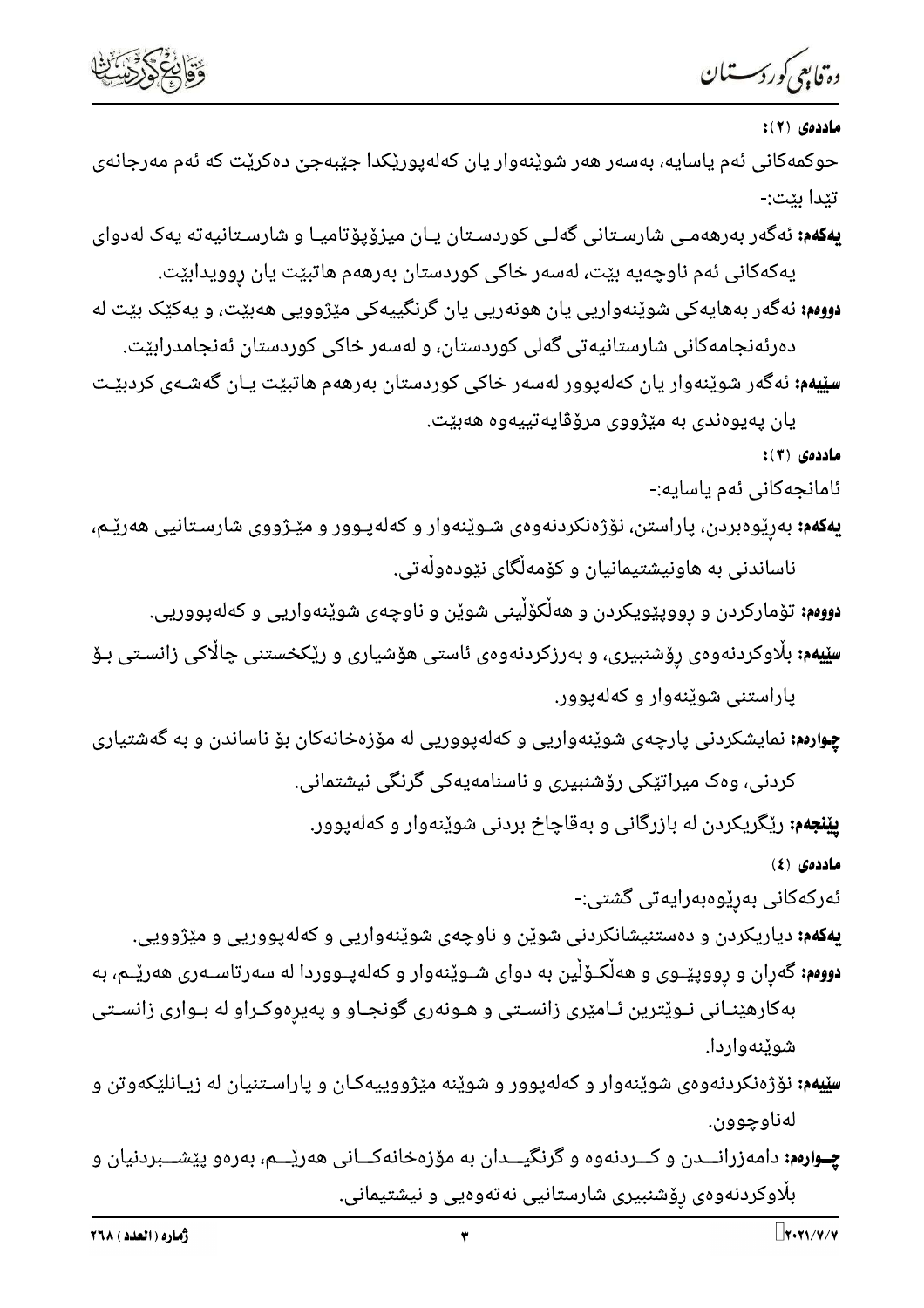



- **پێــنجهم:** دروســـتکردنی نمـــوونهی (لهبهرگـــرتنهوه لاســـاییکردنهوه)ی پـــارچهی شـــوێنهواریی و كەلەپـووريى، بەرھەمھێنــانى وێــنە و فــيلم بــۆ نيشــاندان، يــان فرۆشــتن، يــاخود بــۆ ئــاڵوگۆر پێکردنیان و دیاریکردنی نرخیان، بهمهرجێک نموونهی دروستکراو نیشانهیهکی ههبێـت لهگهڵ رەسەنەكەى جياى بكاتەوە.
- **شەشەم:** ئەنجامدانى لێکۆڵينەوە و رێکخستنى کۆر و کۆنفرانس و چاڵاکى ھەمەجۆر لەسـەر شـوێنەوار و کەلەيوور، لە ناوەوە و دەرەوەی ھەرێم.
- **حەوتەم:** گەشەپێدانى پسپۆرانى ھەردوو بوارى شوێنەوار و كەلەپوور بۆ بەرزكردنەوەى ئاستى تواناى کارکردنیان.
- **هەشتەم:** گرنگیدانی زیاتر به بابەتی شوێنەواریی و کەلەپووریی لە وانەکانی خوێندنـدا، بـۆ مەبەسـتی ئاشنابوون و بڵاوکردنهوەی زیاتری رۆشنبیری شوێنەواریی له کۆمەڵگەدا بە ھەماھەنگی لەگەڵ لايەنە يەيوەندىدارەكان.
- **نۆبەم:** رێکخستنی تیمی روویێوکردنی سەرتاسەری بۆ شوێنەوار و شوێنە کەلەپوورییەکان، بۆ ئەوەی له نهخشهکان و بهڵگەنامەکانی روپێویدا دیاریبکرێن و لەسەر نەخشەسازی بنەرەتی دابندرێن و ئاماژه به جۆرەكەيان بكرێت.
- **دهیهم:** بهگهشــتیاریکردنی نــاوچه شــوێنهواریی و کهلهپوورییهکــان به مهرجــی پارســتنی ســیمای رەسەنايەتيان.
- **یازدهیهم:** راگهیاندن و ناساندنی ناوچه و جێگـا و پـارچه شـوێنهواریی و کهلهپـوورییه دۆزراوهکـان له رۆژنامەي فەرميدا.
- **دوازدهیهم:** پلاندانان بۆ بارودۆخ و رووداوه له ناکاوهکان، وهک مەترسیەکانی ئاگرکەوتنەوه، بومەلەرزە، لافاو، هەر مەترسییەکی تر و رووداوه مرۆیی و سروشتییەکان.
- **سێزدەیەم:** ھەماھەنگیکردن لەگەڵ دامەزراوە ئیتحادییەکانی عێراق سەبارەت بە شوێنەوار و کەلەپوور بۆ ئەم خالانەي خوارەوە:-
	- ۱- تۆماركردنى شويْنەوار و كەلەيورى ھەريّم لە تۆمارى (يونسكۆ)دا.
	- ۲- گەراندنەوەی ئەو شوێنەوار و كەلەپوورانەی براونەتە دەرەوەی ھەرێم.
- ۳- کارکردن بۆ خستنەرووی شوێنەوار و کەلەپوور، یان لەبەرگیراوەکانیان لە مۆزەخـانە بیانییەکـانی دەرەوەی ھەرێمدا، بۆ ماوەيەكى كاتى لە پێناو ناساندنى مێژوو و ناسنامەی كوردستان.
- ٤- کارکردن و هەماهەنگی لەگەڵ رێکخراوه شـوێنەواریی و کەلەپـوورییە جیهانییەکـان، ئەنجـومەنە جیهانییهکانی بواری مۆزەخانەکان، ریکەوتن و پەیماننامە جیهانییەکانی بواری شوینەوار.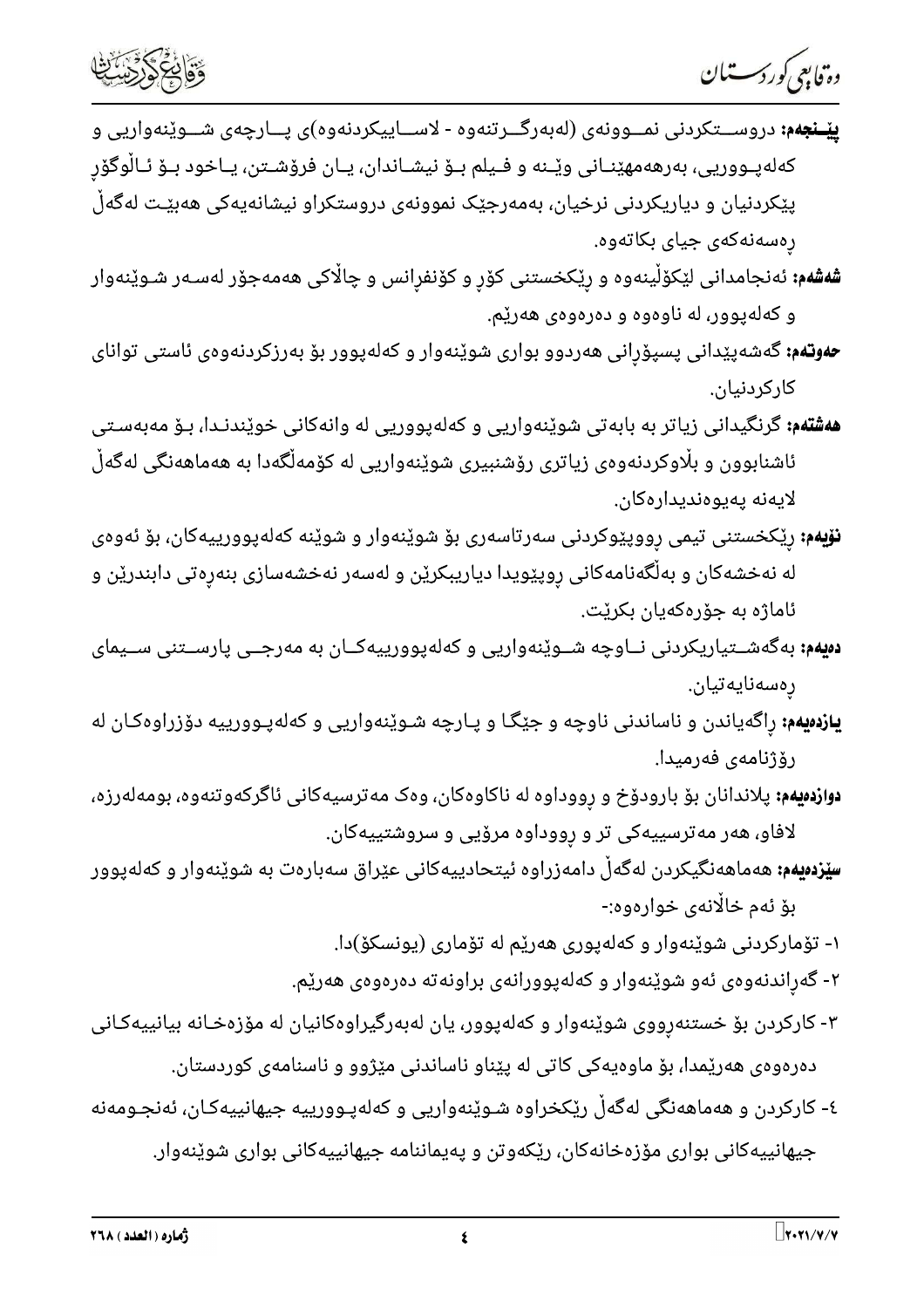# **یهکهم:** پێویسته بەرێـوەبەرایەتی گشـتی و بەرێوەبەرایەتییەکـان تۆمـارێکی کـاغەزی و ئەلیکترۆنـی تایبهت به تۆمارکردنی بینا و بالْهخانه و ناوچه شوێنهواریی و کهلهپوورییهکان ههبێت، و ئهو

- زانیـاری و بهڵگەنامـانەی کە پەيوەندیـدارن یێیـانەوە، و ئەو مـافی پەيوەنـدی ھاوسـێپەتيەی (حقـوق الارتفـاق) له سـهر مولّـك و مـالّه نهگوازراوهكـانى دهوروبهريـان ههيـانه تێيـدا تۆمـار بکریْت، و تۆمارنامەکە لە رۆژنامەی فەرمیدا بلّاوبکری٘تەوە. **دووم:** مافهکــانی پهیوهنــدی هاوســێیهتی، لهلایهن لیــژنهی هــونهری دیــاری دهکرێــت، بــریتییه له
- جێگیرکردنــی پشــتێنەیەک لە چــواردەوری شــوێنە شــوێنەواریی و کەلەپوورییەکـان، لەگەڵ رهخسـاندنی رێگـا و رێـْـرِهوی گەیشــتن پێیــان، بەمەرجێــک شــوێن و نــاوچه شــوێنەواریی و كەلەپوورييەكان پارێزراوبن.
- **سێیهم:** ئەگەر یێشـتر شـوێنەوار تۆمارکرابێـت و مـافی یەیوەنـدی هاوسـێیەتی لەسـەر موڵـك و مـاڵە نەگوازراوەكانى دەوروبەرى ديارى نەكرابن، ئەوكات دەبێت بەيێى ياسا دەستنيشان بكرێن.
- **چو<sub>ا</sub>رمم:** جـۆرى ئەو بينـايەى دەكەوێـتە دەوروبەرى شـوێنە شـوێنەواريى و كەلەپوورييەكـان، ئەگەر نوێبێـت یـان نـوێبکرێتەوه، له رووی شـێواز و بەرزی و رەنگـی رووکـارەکەیەوە بە شـێوەیەك دیــاری دەکرێــت که لەگەڵ شــوێنە شــوێنەواریی و کەلەپووریەکــانی تەنیشــتیدا بگونجێــت، ئەمەش بە ھەمـاھەنگى لە نێـوان بەرێـوەبەرايەتى گشـتى و بەرێوەبەرايەتييەكـان و لايەنـى يەيوەنديدار جێبەجىْ دەكرێت.

**یهکهم:** ههر هاونیشتمانییهك مافی ئهوهی ههیه زانیاری و سوود له شویّنهوار و کهلهپوور وهربگریّـت،

و بهپێــی ئهم یاســایه ده توانێــت بهشــدار بێــت له پاراســتن و گرنگــی پێــدانی شــوێنهوار و كەلەيوورى ھەرێم.

**دووم:** پێویسته ههموو تاکێک رێز له شوێنهوار و کهلهپووری ههرێم بگرێت و بیپارێزێت.

**سێیهم**: هەر هاونیشتیمانییەک ئاگاداربێت لە بـوونی شـوێنەوارێک، یـان کەلەپـوورێکی گـوازراوە یـان نهگوازراوه، یاخود زانیاری لهبارهیهوه ههبیّت، دهبیّت له ماوهی کهمتر له (٢٤) بیست و چـوار کـاتژمێر له رێکەوتـی ئاگـاداربوونی یـان پێزانینـی، نزیکتـرین لایەنـی فەرمـی ئاگاداربکـاتەوه، پێویســته لهســهر لایهنــی ئاگــادارکراوهش، که له مــاوهی (٤٨) چــل و ههشــت کــاتژمێردا زانیارییەکان بگەیەنێتە بەرێوەبەرایەتی گشتی یان بەرێوەبەرایەتییەکان.

> بەشى دووەم شوينهوار و كهله يووره نهگوازراوهكان

> > $: (7)$  ماددهی



ئەركەكانى ھاونشتيمانييان:-

ماددەى (٥):

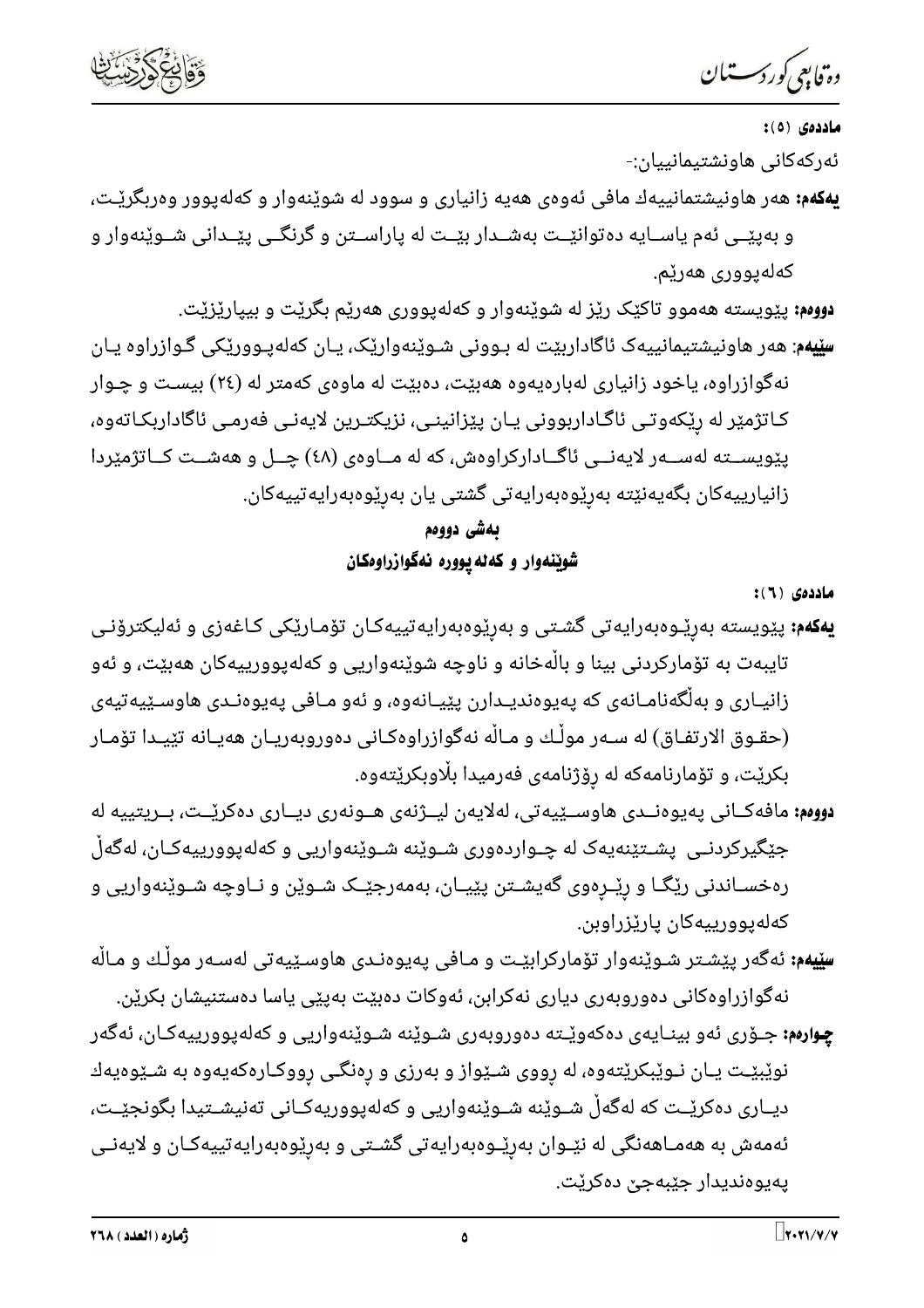دە قابىي كوردىستىلان



- **یهکهم:** بهریّوهبهرایه<code>تی گشتی، پالْپشت به یاسای به مولّککردن (استملاک)ی بهرکـار له ههریّـم، مـافی</sup></code> به مـولْککردنی ئهو زەوی و مـولْکه نهگـوازراوانەی هەيە که شـوێنەواریی یـان کەلەپـوورین، بەرامبەر بە قەرەبوويەكى داديەروەرانە.
- **دووم:** دهبێـت بهرێـوهبهرایه<code>تی گشـتی له رێگـای بهر</code>ێوهبهرایهتییهکـان، شـوێن و نــاوچه و گهرِهکه شوێنهواریی و کهلهپوورییهکان و ناوچه پارێزراو و قهدهغهکراوهکان بپارێزێت، ههرکات ئهو جێگایانه مەترسى و هەرەشەی لەناوبردنیان لەسەربێت.

ماددەى (٨):

- **یهکهم:** ههموو ناوچه شوێنهواریی و کهلهپوورییهکان، بهناوی مـولّکی گشـتییهوه تۆمـاردهکرێن و بـۆ مەبەستى شوێنەواريى تەرخاندەكرێن.
- **دووم:** ئەو شوێن و موڵکانەی کەلەيووريين، دەکرێت بە موڵکی خاوەنەکانيـان بمێنـنەوە، بەڵام نابێـت هیچ گۆرانکارییەکی تێدا ئەنجامبـدرێت، زیانیـان پێبگەیەنـدرێت لەکـاتی نـۆژەنکردنەوە یـان هەر کارێکی تردا و له ژێر چاودێری و رێنمایی بەرێوەبەرایەتی گشتی و بەرێوەبەرایەتییەکان لايەنە كەلەيوورىيەكەيان دەيارێزرێت.

 $(9)$  مادده $(9)$ 

- **یهکهم:** له کاتی بهکارهێنان و دابهشکردنی زهوی و شوێنهکانی مـوڵکی دهوڵهت و کهسـانی سروشـتی یان مەعنەویـدا، بـۆ دروسـتکردنی خـانوو و هەر بینـایەکی تـر، یـان گـۆرینی سـیمای خـانوو و بالْهخانهکان، لەو شـوێنانەدا کە شـوێنەواریی و کەلەپـووریی و نـاوچەی پـارێزراون، پێویسـته هەمـاهەنگى و رەزامەنـدى بەرێوەبەرايەتييەكـان يــان بەرێـوەبەرايەتى گشـتى هەبێـت، و لە لەلايەن لیـــژنەی هـــونەرییەوه و بە رەچـــاوکردنی ئاســـتی نزیکـــی و دوورییـــان له شـــوێنه شوێنەواریی و کەلەپوورییەکانەوە، چۆنییەتی کارکردن لەو شوێنانەدا دەستنیشان دەکرێت.
- **دووم:** لهکـاتی بــوونی ههر بهربهســتێک له جێبهجێکردنــی ههر پرِۆژەيهکــدا، لهوانهی که له بــرِگهی (يەكەم)ى ئەم ماددەيەدا ھاتوون، بەرێـوەبەرايەتى گشـتى يـان بەرێوەبەرايەتييەكـان لەسـەر ئەركى لايەنى جێبەجێكارى پرۆژەكە، كارى بەدواگەران و ھەڵكۆڵين، بە لەبەرچاوگرتنى ماوەى جێبەجێکردنـی پـرۆژەکە، لە مـاوەيەکی گونجـاو بـۆ گەرانـی زانسـتی ورد، ئەنجامـدەدات، و تێچووی گەڕانەکە لە کۆی تێچووەکانی پرٖۆژەکەدا دیاری دەکرێت.
	- ماددهى (١٠):
- **یهکهم:** سهرجهم شوێن و ناوچه ئایینیهکان، که شوێنهواریی یان کهلهپوورین، موڵک و مـاڵی دهوڵەت بن، يان تايبەت، ياخود وەقف، بۆ ھەمان مەبەست بەكاردەھێنرێن .
- **دووم؛** نابێــت شــوێن و نــاوچه ئايينيهکــان لهکــاتی نــۆژەنکردن، يــان دەســتکاريکردن، يــاخود هەر گۆرانکارییهک، زیانیان پێبگهیەندرێت و دەبێت بەرەچاوکردن و پاراستنی لایەنە شوێنەواریی و کەلەپوورييەکەی، لە ژێر چاودێری و رێنمایی بەرێوەبەرايەتی گشتییدا بن.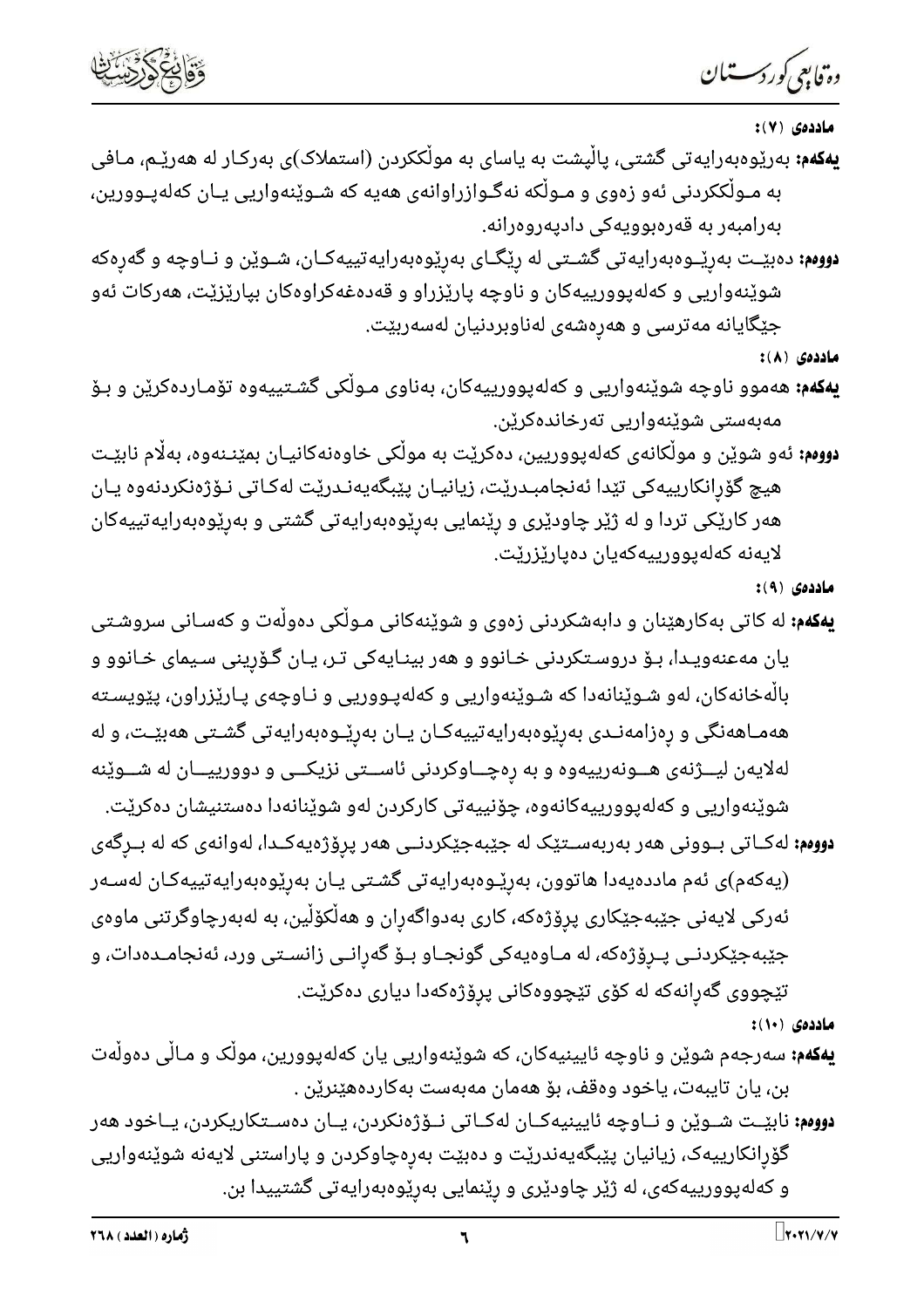



# بەشى سێيەم شوينهوار و كه له پووره گوازراوهكان

ماددهى (١١):

بەرێوەبەرايەتى گشتى يا بەرێوەبەرايەتى ئەم تۆمارانە دەگرێتە دەست:-**یهکهم:** تۆماری تۆمارکردنی ئەو شوێنەوارە گوازراوانەی هاووڵاتیان بە رێکەوت دۆزیویانەتەوە. **دووم:** تۆمــاری تۆمــارکردنی ئەو کەل و پەل و کەرەســتە کەلەپــووریی و شــوێنەوارییانەی کە لەو شــوێنانەدا ھەن كە لە مــاددەی (١٠)دا دەقنووســكراون، و پێــدانی بەڵگەنــامەيەكى تـايبەت بە خاوەنەكانيان، بەمەرجى چاودێريكردنى بەردەوامى شوێنەكان لەلايەن بەرێوەبەرايەتييەكـان و بەرێوەبەرايەتى گشتى.

ماددەى (١٢):

**یهکهم:** کهسانی سروشتی و مهعنهویی بۆیان نییه شوێنهواری گوازراوهیان لابێت و دهبێت له ماوهی (۹۰) نەوەد رۆژ، لەرێكەوتــــى جێبەجێكردنــــى حوكمەكــــانى ئەم ياســـــايەوە، رادەســــتى بەرێوەبەرايەتييەكان يان بەرێوەبەرايەتى گشتى بكەنەوە.

**دووم:** پێویسته خاوهن یـان دهسـتداری (حـائز) پـارچهی کهلهپـووری و دهسـتنووس، له مـاوهی (۹۰) نەوەد رۆژ لەرێکەوتــــــى جێبەجێکردنــــــى حوکمەکــــــانى ئەم ياســــــايەوە، ئاگــــــادارى بەرێوەبەرايەتييەكــان يـــان بەرێـــوەبەرايەتى گشـــتى بكــاتەوە، بـــۆ ئەوەى تۆماربكرێـــت و سەريەرشتى ھاوبەش بكرێت.

**سێیهم:** پاڵپشـت به رێکـاره یاسـاییهکان، خـاوهنی پـارچهی کهلهپـووریی یـاخود دهستنووسـهکان، که له برگەی (دووەم)ی ئەم ماددەيەدا ئاماژەيان پێکراوە، بەرپرسن لە ونبوون و تێکچوونی پارچەکان .

ماددەى (١٣):

**يەكەم:** بەرێوەبەرايەتى گشتى دەتوانێت برِيارى لێسەندنەوەى مـافى خاوەنـدارێتى ھەر پـارچەيەكى کهلهپووریی یان دهسـتنووس بـدات، لهوانهی که پێشـتر تۆمـار کـراوه و لای خـاوهنهکهیهتی، بەرامبەر بەقەرەبوويەكى داديەروەرانەى خەملّىنراو لەلايەن ليژنەى ھونەرپيەوە.

**دووم:** مافی بڵاوکردنهوەی زانیاری لەسەر پارچەی کەلەپووریی یان دەستنووس، تەنھا بە رەزامەندی بەرێوەبەرايەتى گشتى يان بەرێوەبەرايەتييەكان دەبێت.

ماددهى (١٤):

**یهکهم:** بهڕێـوهبهرایهتی گشـتی دهتوانێـت به رِهزامهنـدی وهزیـر و به ههمـاههنگی لهگهڵ دامهزراوه ئیتحادییهکـان، به مەبەســتی تـوێژینەوەی زانســتی و نــۆژەنکردنەوە، بــۆ دەوڵەمەنــدکردنی مۆزەخانەكانى ھەرێم يان خسـتنەرووى كـاتى، شـوێنەوار و كەلەپـوورە گوازراوەكـان بھێنێـتە ناوەوەي ھەرێم.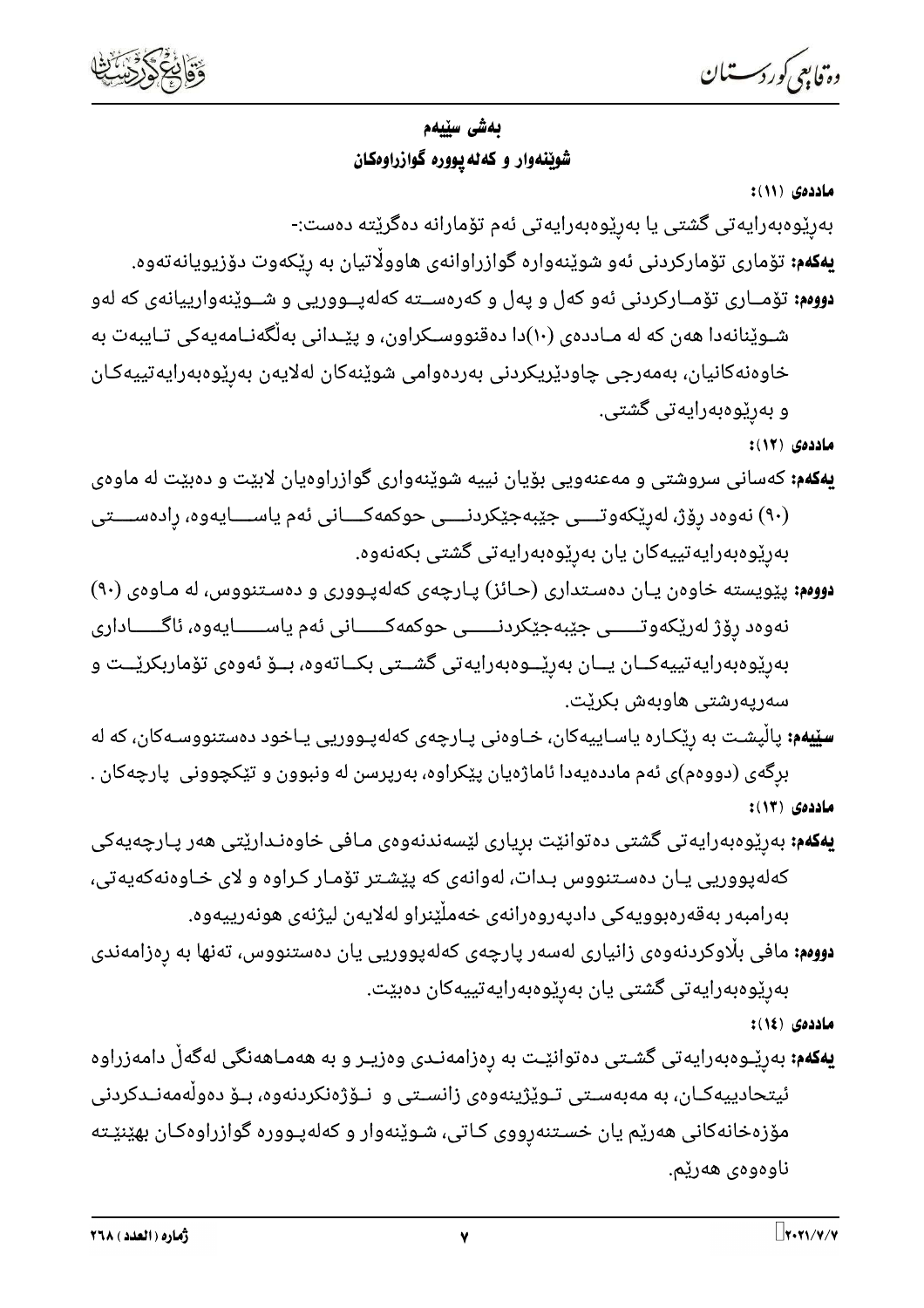دە فابىي كوردسىتىان



**دووم:** هەركەسێک بە پشت بەستن بە ياسا، هەر شوێنەوارێکی گوازراوە يان پارچەيەکی كەلەپووری بهێنێته ناو هەرێم، یێویسته مۆڵەت لە وەزیر وەربگرێت.

**سێیهم:** بهرێـوهبهرایه<code>تی گشـتی له رێگـای لیـژنهی هـونهرییهوه، بهدواداچـوون و لێکـۆڵینهوه بـۆ ئهو</code> شــوێنهوار و کهلهپــووره گــوازراوانه دهکــات، که له دهرهوه هێنــراونه ته نــاو ههرێــم، ئهگهر سـﻪﻟﻤێﻨﺪﺭﺍ ﺷـﻮێﻨﻪﻭﺍﺭﯾﻦ ﻭ ﻟﻪ ﻭﻭلَّاﺗـﻰ ﺧﺎﻭﻩﻧـﺪﺍﺭﻯ ﺧﯚﻳـﺎﻥ ﺑﻪ ﺷـێﻮﻩﻳﻪﮐﻰ ﻧﺎﻳﺎﺳـﺎﻳﻰ ﺑـﺮﺍﻭﻧﻪﺗﻪ دەرەوەی وولّات، ئەوكـات دەســتى بەســەردا دەگيرێــت و بە رەچــاوكردنى مەرجـى مــامەڵەی ھاوشێوە بۆ ووڵاتە رەسەنەكەى دەگەرێندرێتەوە.

ماددهى (١٥):

- وەزیر دەتوانێت بە رەزامەنـدی سـەرۆکی ئەنجـوومەنی وەزیـران، بە ھەمـاھەنگی لەگەڵ دامەزراوە ئیتحادییهکان:-
- **یهکهم:** بۆ مەبەستى توێژینەوەی زانستی، یـان نـۆژەنکردنەوە، یـان خسـتنەرووی کـاتی، شـوێنەوار و کەلەپوورە گوازراوەکان بنێرێتە دەرەوەی ھەرێم.
- **دووم:** ئەو شوێنەوار يان كەلەپـوورە گـوازراوانەی ھاوشـێوەكانيان لە ھەرێـم دا ھەيە، بـۆ مەبەسـتى بەدیهێنانی توێژینەوە و سوودی زانستی، یان مێژوویی، یان هاوکاریکردن و دەوڵەمەنـدکردنی مۆزەخانەكــانى ھەرێــم، لەگەڵ مۆزەخــانە و زانكــۆ و پەيمــانگە و دامەزراوە زانســتييەكانى دەرەوەى ھەرێمدا، ئالْوگۆريان پێبكات.

#### بەشى چوارەم

کاری شوێنهواریی و که له یووریی و گهړان و ړوویێوی و هه ٽکۆٽین و نۆژەنکردنهوه

ماددهى (١٦)

**یهکهم:** بهرێوهبهرایهتی گشتی تایبهتمهنده بهکاری شوێنهواریی و کهلهپووریی له ههرێم. <mark>دووم</mark>: هیچ کهس و لایهنێک بۆی نیه کاری شـوێنهواریی یـان کهلهپـووریی له ههرێـم ئهنجـام بـدات،

تەنانەت لەسەر زەوى و مولّكى خۆشى بێت، تەنھا بە مۆلّەتى بەرێوەبەرايەتى گشتى نەبێت. **سێیهم:** بهرێــوهبهرایه<code>تی گشــتی بــ</sup>ۆی ههیه رێگــا به پســپ</sup>ۆران و دام و دهزگــا زانســتی و زانکــۆ و</code>

پەيمانگەكانى ناوخۆ و بيانييەكان بـدات بـۆ مەبەسـتى كـارى شـوێنەواريى و كەلەپـووريى، لە بـواری شـوێنهوار و کهلهپـووردا، ئهمهش دوای دڵنیـابوونهوه له توانـا و لێهـاتوویی زانسـتی و دارايي ئەو لايەنانە.

ماددهی (۱۷)

**یهکهم:** بهرێوهبهرایهتی گشـتی لهو زهوی و شـوێنانهی که مـولٚکی دهولْهت یـان کهسـانی سروشـتی و مەعــنەوين، و نــاوچەی شــوێنەواریی یــان کەلەپــووریی لەخــۆدەگرن، کــاری شــوێنەواریی و كەلەپووريى ئەنجام دەدات.

 $\lambda$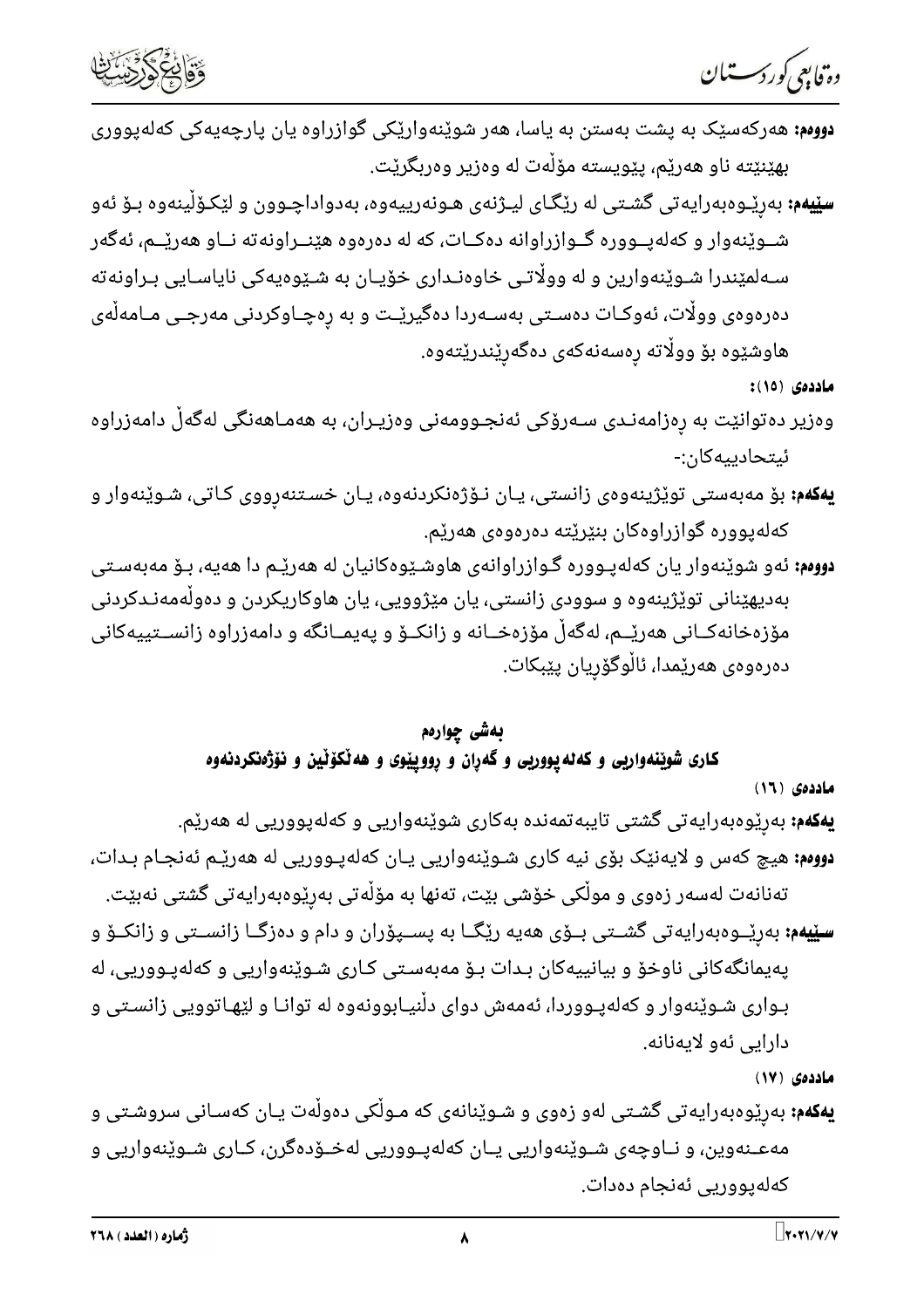وة فابعي كوردستيان



- ۱- ئەو زەوى و شوێنانەى كارى شوێنەواریى يان كەلەپوورییان تێـدا ئەنجامـدراوە ، ئەگەر دەركەوت شوێنەواریی و کەلەپووریی نین، دەگەرێندرێنەوە بۆ دۆخی پێش ئەنجامدانی ئەو کارانەی تێیاندا کراون.
- ۲- ئەگەر ئەو شوێن و زەوييانەى ئاماژەيان پێکراوە، موڵکى کەسانى سروشتى يان مەعنەوى بوون و له ئەنجـــامی گەران و رووپێـــوی و هەڵکـــوڵین زیانمەنـــدبوون، ئەوا پاڵپشـــت بە خەمڵانـــدنی بەرێوەبەرايەتى گشتى و بە رەزامەندى ھەردوولا، يان لە رێگاى دادگـاوە، قەرەبـووى زيانەكانيـان دەكرٽتەوە.
- **سێیهم:** بەرێوەبەرایەتی گشتی یان بەرێوەبەرایەتییەکـان مـاوەی کـاری شـوێنەواریی و کەلەپـووریی دیاریدهکەن و دەکریْت ماوەکە دری٘ژبکری٘تەوە.
- **چوارمم:** هەموو ئەوانەی کـاری شـوێنەواریی و کەلەپـووریی ئەنجـام دەدەن ، پشـت بەو تـوێژینەوە و کـارانه دهبهسـتن که له پێشـتردا لهلایهن شوێنهوارناسـانی نـاوخۆیی و بیـانییهوه ، له ههمـان شوێن، یان دەوروبەری ، یان نزیکی شوێنی دەستنیشانکراو بۆ کارکردن ، ئەنجامدراون.
- **ییّـنجهم:** له کــاتی گهران و رووپیّــوی و ههڵکۆڵینــدا، که پــارچهی شــویّنهواریی یــان کهلهپــووریی دەدۆزرێـــتەوە، بەپێـــی ســـنووری جوگرافیـــای شـــوێنی کـــارکردن، پـــارچە دۆزراوەکـــان دەگەرێندرێنەوە بۆ مۆزەخانەي ئەو شارە، يان ئەو شوێنەي كارى تێدا دەكرێت .
- **شەشەم:** هەر شوێنەوارناسـێک یــان کارمەنــدێکی بــواری شوێنەوارناســی لە زانکــۆ و پەیمانگەکــانی هەرێمدا ، بـۆ مەبەسـتى زانسـتى و ئەنجامـدانى تـوێژينەوە و كـارى شـوێنەواريى ، دەتوانێـت ســــەردانی نــــاوچه شــــوێنەواریی و کەلەپوورییەکــــان بکــــات، بەمەرجێــــک پشــــتگیری لايەنە ئەكـــاديمييەكەى ھەبێــــت و بەرێـــوەبەرايەتى گشـــتى يــــان بەرێوەبەرايەتييەكـــان ئاگارداربکاتەوە.

ماددەى (١٨)

لیژنەی کاری شـوێنەواریی و کەلەپـووریی لەلایەن بەرێـوەبەرایەتی گشـتی و بەرێوەبەرایەتییەکـان بەم شێوەيە يێػدەھێنرێت:-

**یهکهم:** سەرۆکی لیژنه، یان نێرده، مەرجە پسپۆرێکی شوێنەواریی شارەزا و خاوەن ئەزموون بێت. **دووم:** دەبێت ئەندامانی لیژنەکانی کاری شوێنەواریی و کەلەپووریی بەپێی پێویست شـوێنەوارناس

بن، و دەكرێت بە پێی پێویستی ئەو ناوچەیەی كاری تێدا دەكرێت چەند پسپۆرییەكی دیكەش ئەندام بن .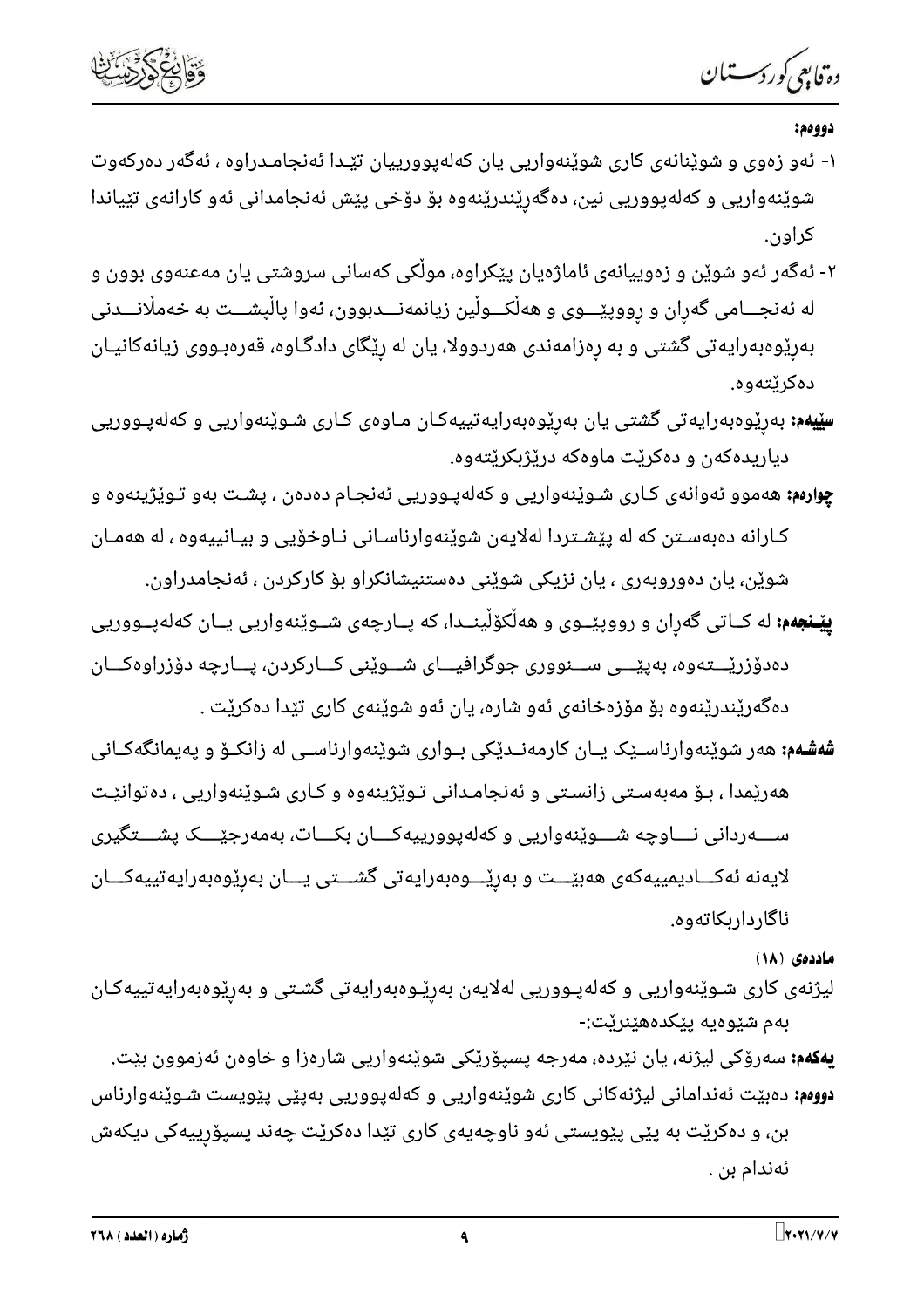



**سێيەم:** لەكـاتى كاركردنـﺪا لەگەڵ تيمـى مـۆڵەت پێـﺪراو، پێويسـتە لانـيكەم دوو شـوێنەوارناس كە کارمەندی بەرێوەبەرايەتييەکان يان بەرێوەبەرايەتی گشتی بن، وەک نوێنەر و ئەندام کاربکەن، و مــافی زانســتی تەواویــان هەبێــت لە نووســینی راپــۆرت و بڵاوکــردنەوەی تــوێژینەوە و بەشداریکردنی کۆر و کۆنفرانسـدا، لە نـاوەوە و دەرەوەی ھەرێـم، بەرپرسـیش دەبـن بەرامـبەر هەر كەموكورييەک لە كاركردندا ئەگەر بەرێوەبەرايەتى گشتى يان بەرێوەبەرايەتييەكـانى لـێ ئاگادارنەكەنەوە.

ماددەى (١٩):

دە قايېم كوردستىلان

ئەو لايەنانەی داوای کارکردن لە بواری شوێنەواریی و کەلەپووریدا دەکەن، پابەند بن بە:-**یهکهم:** پێشکهشـکردنی داواکـارییهک به بهرِێوهبهرایهتییهکـان بـۆ مەبەسـتی کـاری شـوێنهواریی و کەلەپووریی، کە ئەمانەی خوارەوە لەخۆبگرێت:-

۱- تایبهتمهندی و شارهزایی داواکاران و توانای داراییان.

- ۲- زانیاری لهسهر ئهندامانی تیمی پیْشکهشکاری داواکه و رِهچاوکردنی لایهنی زانستی و پسپۆرِییان.
- ۳- داواکار له لایهنێکی زانستی باوهرپێکراوی وهکو زانکۆ، پهیمانگا، یان دهزگایهکی شـوێنهوارییهوه، رێگایێدراوبێت.
- ٤- ئەگەر تيمى داواكار لە دەرەوەي عێراق بێت، پێویستە پشتگیری نوێنەراپەتی ولٚتەكەی لە ھەرێـم يان بالْيوزخانهكهى له عێراق هەبێت .
	- ٥- دیاریکردنی ژماره و ئاستی ئەو کرێکارانەی لەگەڵیدا کاردەکەن، لەگەڵ توانا زانستییەکانیان.
		- ٦- دابینکردنی پاسهوان بۆ شوێنهکه له ماوەی کارکردندا.
- ۷- هەولّدان بۆ دابینکردنی کورسی خوێنـدن و زەمـالە بـۆ فەرمـانبەرانی شوێنەوارناسـی لە سـنووری بەرێوەبەرايەتى گشتى.

دوومم:

- ۱- پێشکهشـکردنی نهخشـهیهک، که تێیـدا سـنووری شـوێنی کـارکردنهکه روونبکـاتهوه و ئامـاژهش بکریْت به ناوچه شویْنهوارییهکان.
- ۲- پیشکهشــکردنی راپــۆرتیکی بهرنــامهی کــاری ســالّانه و راپــۆرتی گشــتیش له کۆتــایی کارهکــانی گرێبەستدا، دەدرێتە بەرێوەبەرايەتى گشتى.

۳-پێویسته بۆ کارکردن سوود له بەشەکانی شوێنەوارناسی له هەرێم وەربگیرێت.

ماددەى (٢٠):

**یهکهم:** بهرێوهبهرایهتی گشتی، دوای پێشکهشکردنی داواکـارییهکهی تیمـی داواکـار، پێـداچوونهوه و وردبینی بۆ دەكەن و پاشان برياری لەسەر دەدەن.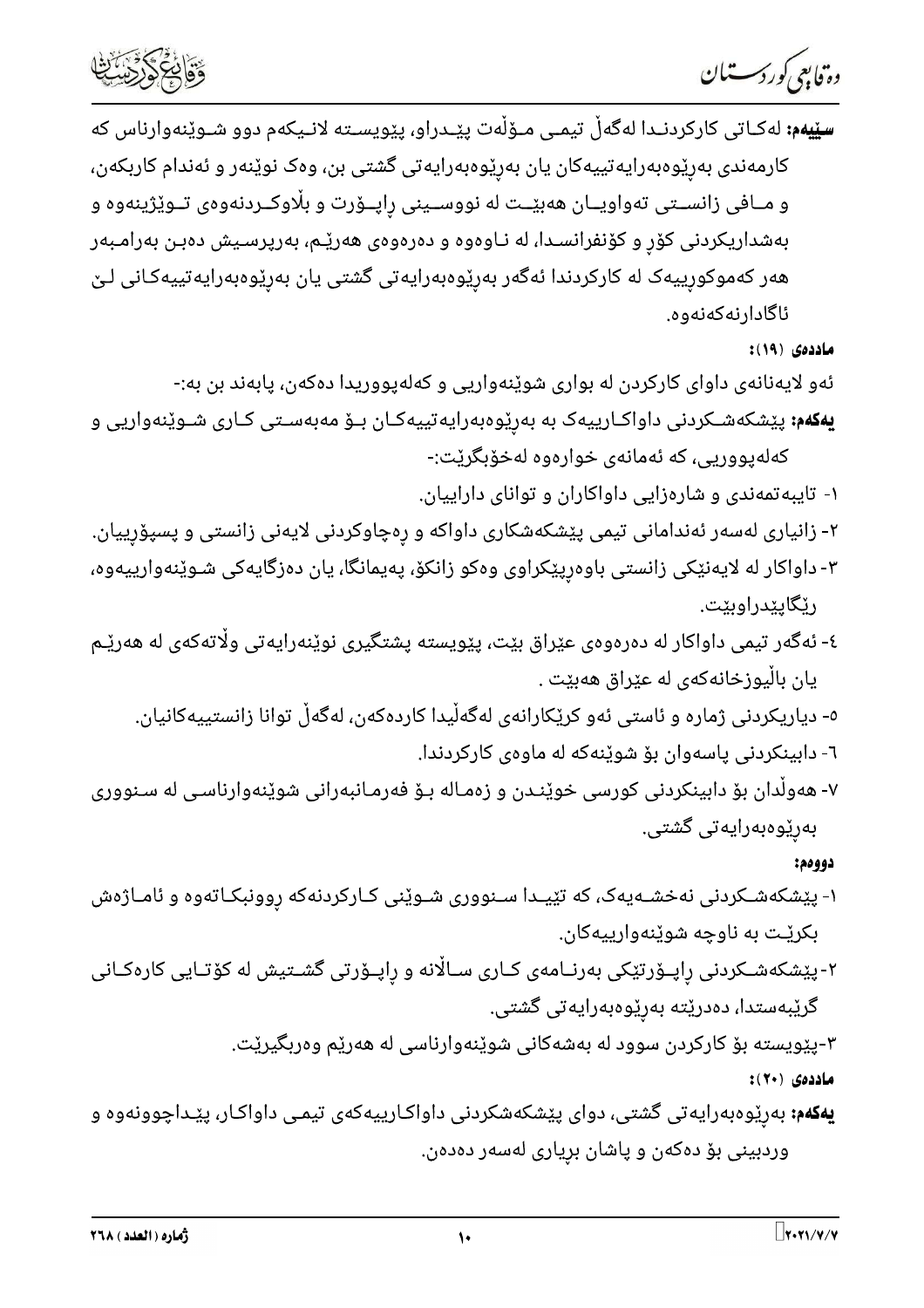



**دووم:** داواکـار گرێبەسـتێک لەگەڵ بەرێـوەبەرايەتی گشـتییدا بـۆ مـاوەیەکی دیـاریکراوی کـارکردن ئەنجــام دەدات، كە تێيـــدا مــاف و پابەنــدبوونى ھەردوولا دياريـــدەكرێت و دواتــر لەلايەن وەزيرەوە يەسەند دەكرێت.

ماددەى (٢١):

- **یهکهم:** بهرِیْوەبەرایەتی گشتی و بەرِیْوەبەرایەتییەکان، کـاری بەدواداچـوون و چـاودیْریکردنی تیمـی مۆڵەتپێدراوى كارى شوێنەواریى و كەلەپووریى دەكەن.
- **دووم:** لهکاتی سهرپێچیکردنی یهکێک له مهرجهکانی گرێبهسـتی کـارکردنی له کـاری شـوێنهواریی و کەلەپـووریی، بەرێـوەبەرايەتی گشـتی و بەرێوەبەرايەتییەکـان بە نووسـراو ئاگـاداری لایەنـی بهرامبهر دهکهنهوه، بۆ لادانی سهرپێچییهکه له ماوهیهکی گونجاو و دیاریکراودا.
- **سێیهم:** ئەگەر لایەنـی بەرامـبەر سـەرپێچییەکەی لانەبـرد، لەسـەر داواکـاری بەرێـوەبەرایەتی گشـتی، وەزير گرێبەستەكە ھەڵدەوەشێنێتەوە.

ماددەى (٢٢):

- **یەکەم:** ھەر کەل وپەلێکـی شـوێنەواریی یـان کەلەپـووریی لەسـەر خـاکی یـان ژێـر خـاکی ھەرێـم بدۆزرێتەوە مولّکى دەولّەتە.
- **دووم:** هەر كەل وپەلێكى شوێنەواریى یان كەلەپـووریى دۆزرایەوە دەسـتبەجێ وێـنەی دەگیرێـت و تۆماردەكريْت و لە شويْنێكى گونجاو دەپارێزرێت.
- **سێیهم:** بهبیّ رهزامهندی نووسراوی بهرێـوهبهرایه<code>تی گشـتی و بهرێوهبهرایه</code>تییهکـان، نابێـت زانیـاری لەسەر ئەو پارچە و شوێنانەی دۆزراونەتەوە بڵاوبکرێنەوە يان دەستکاریی بکرێن و مامەڵەيان پێوەبکرێت، چ لەناوەوەی ھەرێم بێت، یان لە دەرەوە.
- **چو<sub>ا</sub>رەم:** بەرێـوەبەرايەتى گشـتى و بەرێوەبەرايەتييەكـان بۆيـان ھەيە ئەمـانەى خـوارەوە بـدەن بەو لایەنانەی کاری گەران و رووپێوی و ھەڵکۆڵین دەکەن:

۱- قالْبی شوێنەوارە دۆزراوەکە بە وێنە و هێڵکاری و نەخشەکانییەوە.

- ۲- پارچەی گلێنە و ماددە ئەندامی و خۆڵینەکان، بەمەبەستی شـیکردنەوە و لێکۆڵینەوە، بەمەرجێـک له ماوەيەكـــدا كە لە (١) يەك ســـاڵ تێــــپەر نەكـــات، دەرئەنجـــامى لێكـــۆڵينەوەكە پێشكەشـــى بەرێوەبەرايەتى گشتى بكرێت.
- ۳- ئەو پارچـــــانەى لە خـــــاڵى (۲) ئەم بـــــرگەيەدا ھـــــاتوون، راســـــتەوخۆ لەژێـــــر چـــــاودێرى بەرێوەبەرايەتييەكان رِەوانەی دەرەوە دەكرێن و لە باج و رِسومات دەبەخشرێن.
- **پیّنجهم**: پیّویسته لهسهر بهرِیّوهبهرایهتی گشتی و بهرِیّوهبهرایهتییهکـان و تیمـی مۆڵەتـدراو، سـالٚانه ئەنجامى وەرزى كاركردن رابگەيەنن.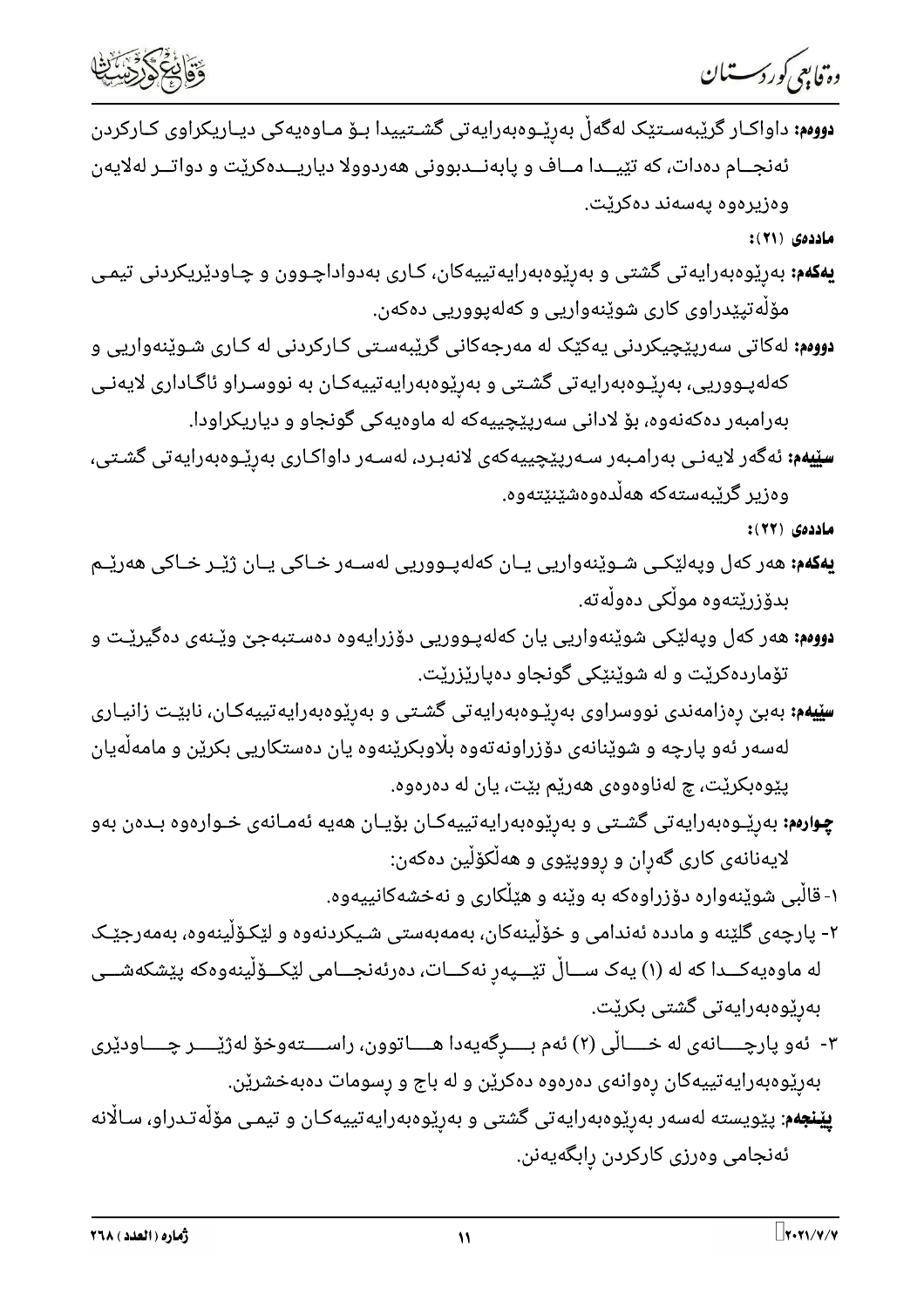

—<br>—

رێگاپێنەدراوەكان:-

- **<sup>وو</sup>ّا** *إلى كوركست***الن**<br>ب**اشي پيّنجده مستور بيري المالي المالي بي بي المالي المالي المالي المالي المالي المالي بيري المالي المالي المالي<br>المالي المالي المالي المالي المالي المالي المالي المالي المالي المالي المالي المالي یهکهم:** جگه لهوهی که لهم یاسایهدا ریّگهی پیّدراوه، رهفتارپی٘کردن و تی٘کدانی شوی٘ن و بینا و ناوچهی شوێنهواریی و شـهقام و بـازار و خـانوو و گهرِهکه کهلهپوورییهکـان و نـاوچه پارێزراوهکـان و پــارچهی شــوێنهواریی و کهلهپــووریی، گــوازراوه و نهگــوازراوه، و شــوێنه مێژووییهکــان و دەستنووسەكان، قەدەغەيە. رنگاپیّنەدراوەکان:-<br>**بنگاپیّن**هدراوەکان:-<br>**بهکمه:** جگه لهوهى که لهم یاسایەدا ریّگهى پیّدراوه، رِهفتارپیرکردن و تیّکدانى شویْن و بینا و ناوچهى<br>شهر: بنگاپیچارچهى شوی این می از از و خانوو و گەرەتكە کەلەپوورییەکـان و نـاوچه پ
- رِوْژنـامەی فەرمییـدا بڵاوكـرابێتەوە یـان بڵاونەكـرابێتەوە، خـاوەنەكەی بـۆی نیـیە دەسـتكاری ماددی بکات یان تێکیبدات یاخود گۆرین له رووکاری دەرەوەیدا بکات.

س**ِیّیهم:** فرۆشتن و بازرگانی پیّکردنی شویْنهوار و کهلهپوور قهدهغهیه.

- چـ**وارهم:** نابێــت پــارچەی شــوێنەواریی و کەلەپــووریی لەبەری بگیــرێتەوە، تەنهــا بە رەزامەنــدی بەرێوەبەرايەتى گشتى نەبێت و ئامانجى لەبەرگرتنەوەكەش تەنھا بـۆ راھێنـان و تـوێژينەوەى زانستى، يان بۆ نيشاندان، يان بۆ فرۆشتن، يان بۆ ئالْوگۆرپێكردنيان دەبێت.
- **ییّنجهم:** نابیّت هیچ مۆزەخانەیەکی شویّنەواریی تـایبەت و گشـتی مـولّکی کەسـی بـن، و کـردنەوەی مۆزەخانەى كەلەپووريى و سروشتيش پێويستە بە رەزامەندى بەرێوەبەرايەتى گشتى بێـت و لەژێر چاودێرى ئەودا بێت.
- **شەشەم:** بەبـێ رەزامەنـدى بەرێـوەبەرايەتى گشـتى، رێگانادرێـت بە بەكارھێنـانى نـاو و ناونيشـانى شویْنەواریی یان کەلەپووریی، لە شویْنە گشتی و بازرگانییەکاندا.

 $(15)(12)$ ماددهی

سزاکان:-

**یهکهم:** هەرکەسێک پارچەی شوێنەواریی یان کەلەپـووریی یـان دەستنووسـی گـوازراوەی تۆمـارکراو یـان تۆمـارنهکراوی لابێـت و لهمـاوەی (۹۰) نهوەد رۆژ له رێکەوتـی بهرکـاربوونی ئهم یاسـایه، ئاگاداری بەرێوەبەرايەتی گشتی يان بەرێوەبەرايەتييەكان نەكاتەوە، يـان ببێـتە ھـۆی ونبـوون یــان لهنــاوچوونی ئهو پــارچهیه، به بهنــدکردن و پێبــژاردن به بــرِی دوو هێنــدهی نرخـــی خەملْيْنراوى پارچە شويْنەوارى يان كەلەپوورييەكە، سزادەدريّت. سزاکان:-<br>**یهکمم:** هەرکەسێک پارچەی شوێ<br>یــان تۆمــارنهکراوی لابێــت<br>یـــان لهنـــاوچوونی ئەو پــ<br>خەملٚێنراوی پارچە شوێنه<br>**- هەرکەس**ێك شوێنەوارێک یان<br>گشــتی یــان بەرپۆوەبەرايەتييە<br>نەبێت سـزادەدرێت، هەروەهــ<br>شوێنەواریی یان

<mark>۱-</mark> هەركەسێك شوێنەوارێک يان كەلـوپەلى كەلەپـووريى بـدزێ، كە لە ژێـر دەسـتى بەرێـوەبەرايەتى گشـتی یـان بهرێوهبهرایهتییهکانـدا بێـت، به زینـدانیکردن بـۆ مـاوهیهک که له (۱۰) ده سـاڵ زیـاتر نەبێت سـزادەدرێت، ھەروەھـا بە پێبژاردنێـک بەبـرى شـەش ھێنـدەی نرخـی خەملٚێنـراوی پـارچە شوێنەواریی یان کەلەپوورییەکە، سەرەرای گەراندنەوەی.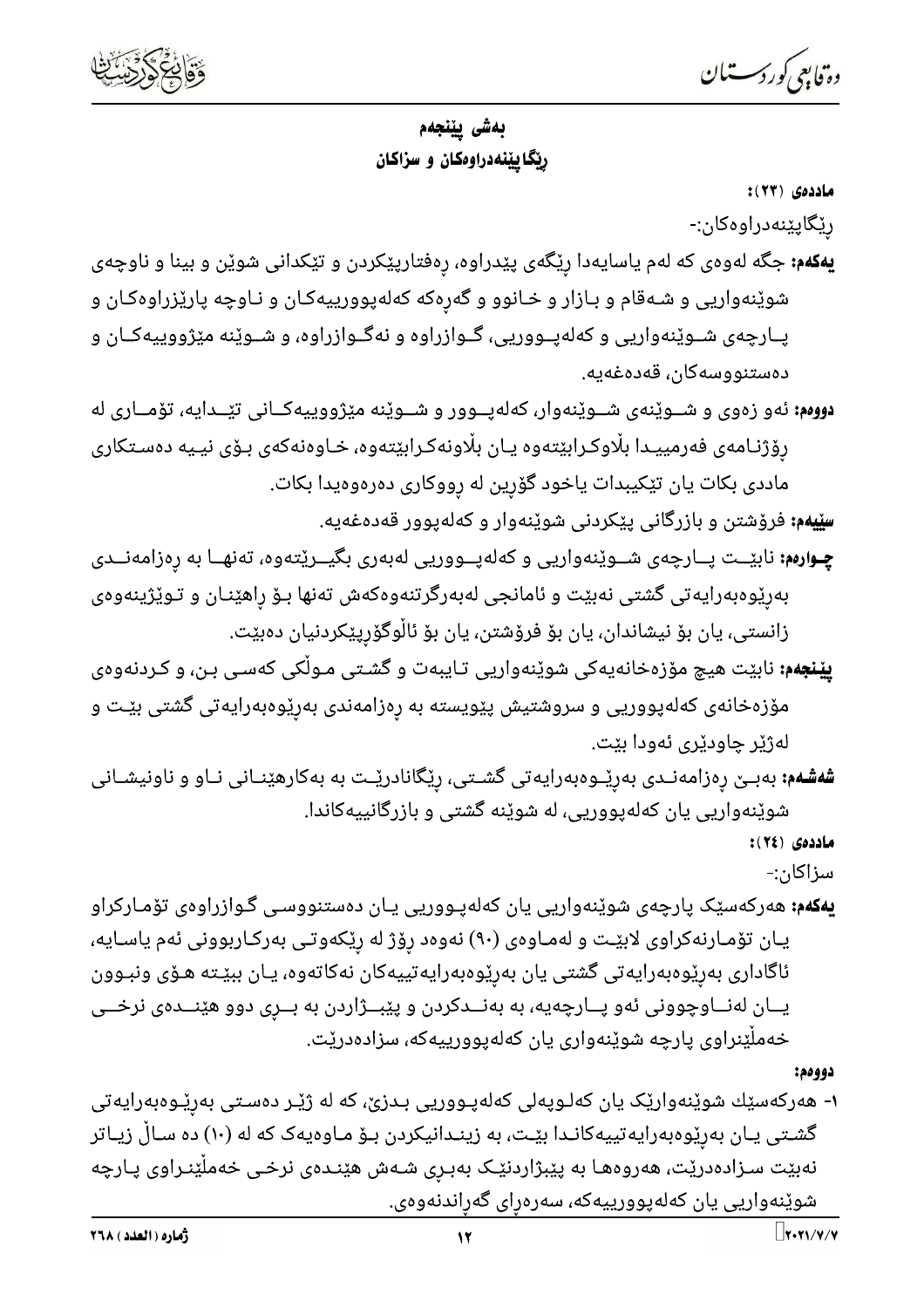



- ۲- ئەم بـارانەی خـوارەوە بە بـارودۆخی تونـد ئەژماردەكرێـت و ئەنجامـدەرەكەی بە سـزای زینـدانی هەميشەيى سزا دەدرێت:-أ- ئەگەر پارچەی شوێنەواریی یان كەلەپووریی دزراو نەگەرێندرایەوە.
- ب- ئەگەر ئەنجامــــدەرى تـــاوان يەكێــــک بــــوو لە ئەنــــدامانى بەرێــــوەبەرايەتى گشـــتى يــــان بەرێوەبەرايەتييەكان، يان راسپێردراو بە پارێزگاريكردن لە شوێنەوار، ياخود ئەوانەی كاردەكەن لە بەرێوەبردنيدا.
	- ج- ئەگەر تاوانەكە لەلايەن دوو كەس و زياتر، بەبەكارھێنانى ھێز و زۆرەملێيى، ئەنجامدرا. سٽنهم:
- ۱- هەركەسێک پارچەی شوێنەواریی بباتە دەرەوەی هەرێم، یان بەشـداربێت لە بـردنە دەرەوەیـدا، بە زیندانیی هەمیشەیی سزادەدریت.
- ۲- هەركەسێک بە ئەنقەست كەلوپەلى كەلەپووریى بباتە دەرەوەى ھەرێم، يـان بەشـداربێت لە بـردنە دهرهوهی، به بهنـدکردن که له (۳) سـێ سـاڵ زیـاتر نهبێـت و پێبژاردنێـک به بـرِی (۳٫۰۰۰٫۰۰۰) سـێ مليۆن دينار سزادەدرێت.

### چوارەم:

- ۱- هەر كەسێک بەبێ رەزامەندیی نووسراوی بەرێوەبەرایەتی، کـاری گەران و رووپێـوی و هەڵکـۆڵین ئەنجامبدات، یان ھەوڵی دۆزینەوەی شـوێنەوار بـدات، بە بەنـدکردن بـۆ مـاوەیەک کە لە (۳) سـێ سالْ كەمتر نەبێت، سزادەدرێت.
- ۲- ئەگەر كارى گەران و رووپێوى و ھەڵكۆڵين، يـان ھەوڵـدان بـۆ دۆزيـنەوەى شـوێنەوار، بـووە ھـۆى گۆرینی شـوێنەوارەكە، دەبێـت ئەنجامـدەر قەرەبـووی دوو ھێنـدەی نرخـی خەملٚێنـراوی زیـانەكە بکاتهوه و دهست بهسهر شوێنهواره دهرهێنراوهکه و کهلویهلهکانیشدا دهگیرێت.
	- ۳- دەبێت تاوانبار لەسەر خەرجى تايبەتى خۆي، بارەكە بۆ دۆخى ئاسايى بگەرێنێتەوە .
- ٤- ئەگەر تاوانبار فەرمانبەرى بەرێوەبەرايەتى گشتى يان بەرێوەبەرايەتييەكان بێت، بە زيندانيكردن بۆ ماوەيەک کە لە (١٥) پازدە ساڵ زياتر نەبێت، سزادەدرێت.

## ييْنجەم:

۱- هەركەسێک بازرگانی بە كەلوپەل و پارچەی شوێنەواریی یان كەلەپوورییەوە بكات، دەست بەسەر کهلوپهلهکانــدا دهگیریّــت و به زینــدانیکردن بــۆ مــاوهیهک که له (۱۰) ده ســالْ زیــاتر نهبیّــت سزادهدریت، سهرهرای پیْبژاردنیْک به بری (۱۰٫۰۰۰٫۰۰۰) ده ملیوْن دینار، ئهگهر ئهنجامدهری تاوانهکه فەرمانبەرى بەرێوەبەرايەتى گشتى يان بەرێوەبەرايەتييەكان بێت، ئەوا بە ھەمان ماوەى سـاڵ بە زیندانیکردن سزادهدریّت، سهرهرِای پیّبژاردنیّک به برِی (۲۰٫۰۰۰٫۰۰۰) بیست ملیوّن دینار.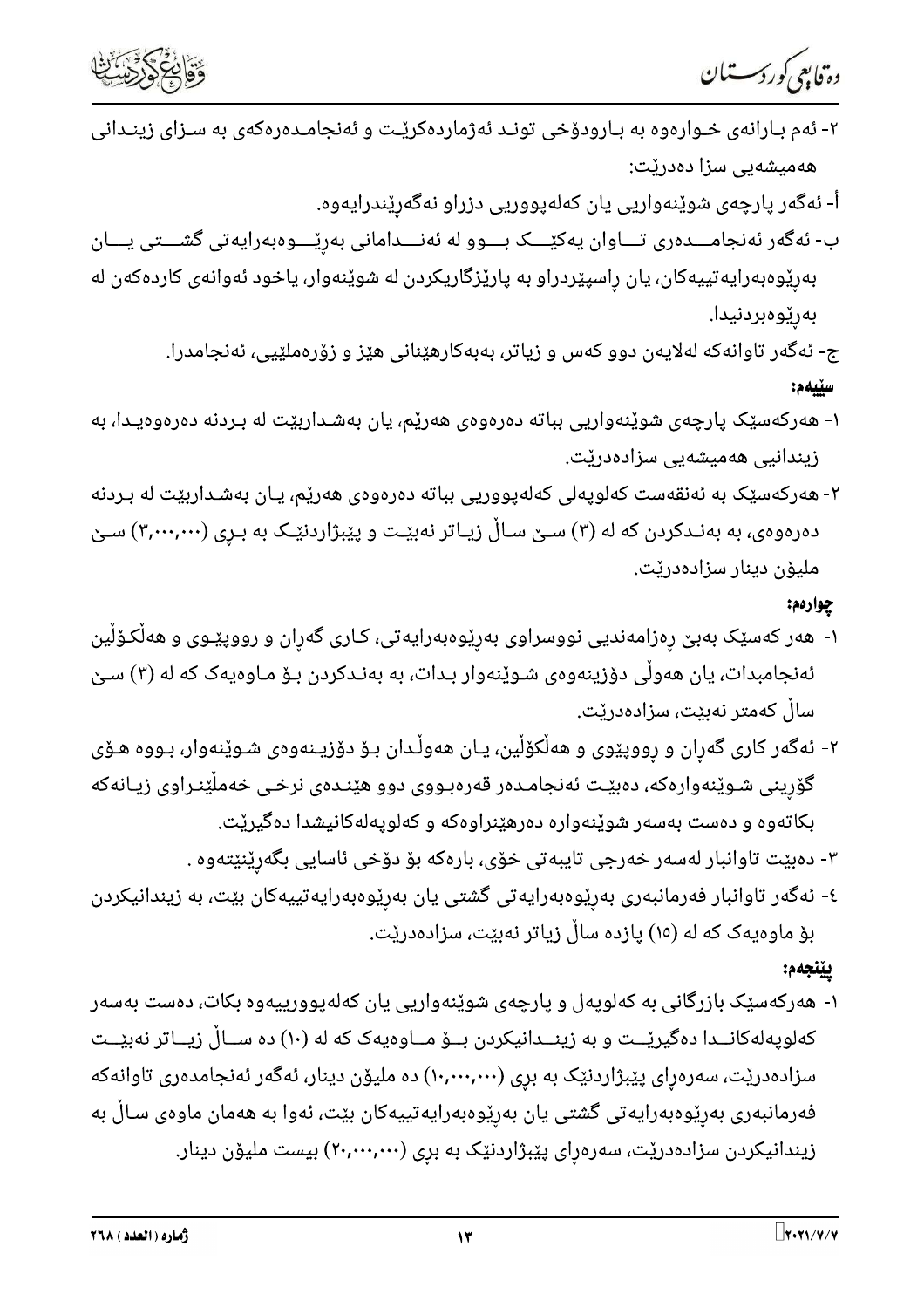



۲- هەركەس بەبىٚ رەزامەندى بەرێوەبەرايەتى گشتى، بازرگانى بە كەلوپەل و پـارچەى شـوێنەواريى یان کەلەپوورییەوە بکات، چ ساختەکراو، یان لاساییکراوە بێت، ئەوا دەست بەسەر کەلوپەلەکاندا دهگیریّت و به بهندکردن بـۆ مـاوهیهک که له (۳) سـێ سـاڵ زیـاتر نهبیّـت سـزادهدریّت، سـهرهرای پێبژاردنێــک به بــرِی (۲٫۰۰۰٫۰۰۰) دوو ملیـــۆن دینــار، ئەگەر ئەنجامـــدەری تــاوانەکە کارمەنـــدی بەرێـوەبەرايەتى گشـتى يـان بەرێوەبەرايەتييەكـان بێـت، بە ھەمـان مـاوەى سـاڵ بە بەنـﺪكردن سزادهدریْت سەرەرای پی٘بژاردنیٚک بە برِی (٦,٠٠٠,٠٠٠) شەش ملیۆن دینار.

**شەشەم:** ھەر كەسێک زێدەرۆیی بکاتە سـەر خـانوویەک، باڵەخـانەیەک، گەرەكێـک، یـان ھەر شـوێنێکی تری شوێنەواریی یان کەلەپووریی، بڵاوکراوە لە رۆژنامەی فەرمی، چ بە تێکدان، گۆرِینی سیما یان گۆرینی ئەو مەبەستەی کە بۆی تەرخانکراوە، بە زیندانیکردن بۆ ماوەیەک کە لە (١٠) دە ساڵ زیـاتر نەبێت سزادەدرێت، و پابەنـدیش دەکرێـت لەسـەر خەرجـی خـۆی زیـادەروٚییەکە بگەرێنێـتەوە بـۆ دۆخى يێشتر.

# بەشى شەشەم حوكمه گشتی و كۆتاييەكان

ماددەى (٢٥):

بۆجێبەجێکردنی حوکمەکانی ماددەی (١٤ و ١٥)ی ئەم ياسايە، سـوود لە کارمەنـد و پسـپۆرانی بـواری زانستی شوێنهوارناس له خاڵ و دەروازه سنوورییهکان وەردەگیرێت.

- ماددەى (٢٦):
- **یهکهم:** بهرِیْوهبهر و بهرپرسی مۆزەخانەکان و بنکەکانی شار و شارۆچکەکان دەبیّت شوی٘نەوارناس بن، و تەنھا بۆيان ھەيە (٤) چوار ساڵ لەو پۆستەدا كاربكەن و دەكرێت (٤) چـوار سـاڵى تـر مـاوەى کارکردنیان درێژبکرێتەوە .
- <mark>دووم:</mark> سەرۆکايەتيى و بەرێوەبردنى کارى شوێنەواريى و کەلەپووريى لە پرۆژەکان و کۆمسيۆنەکان و ناوچەکاندا دەبێت بە کەسانى شوێنەوارناس بسپێردرێت.

ماددهى (٢٧):

ئەركەكانى ليژنەى ھونەرى:-

- **یهکهم:** بۆ دیـاریکردنی ههر کهلوپهلێـک و پـارچهیهکی شـوێنهواریی و کهلهپـووریی، که رەسـەنه یـان ساختەيە، بريار و راسپاردەی ليژنەی ھونەری يەكلاكەرەوە دەبێت.
- **دووم،:** خەملّاندنى برى قەرەبووى مـاددى ئەو زيانـانەى بەر شـوێنەوار، يـان كەلـوپەلە شـوێنەواريى و کەلەپوورييەکــان دەکەون، بەھــاى دارايـــى دەبێـــت، ھاوکــات پێويســتە زيــانە ئــابوورى و کۆمەلّايەتييەکانى ناو کۆمەلّگەش کە لەم شوێنانە کەوتوون ديارى بکرێت.